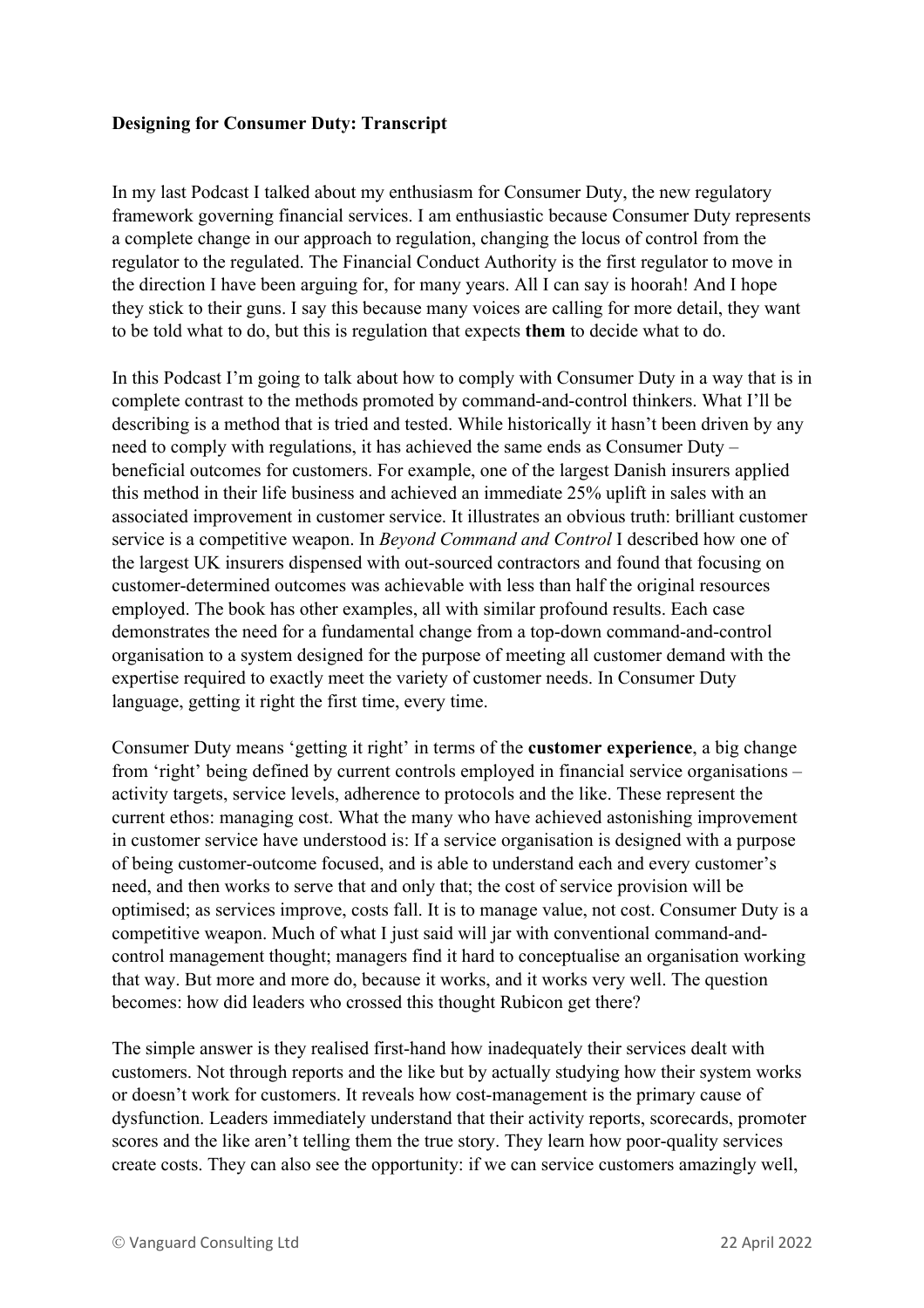we will grow. The question is: what stops us doing that? The answer: the way we have designed and managed the system. When that is understood the question is: how do we design and manage it differently, for the better? The answer as I have said is to manage the organisation by focusing on value, not cost; costs fall as a consequence. A counterintuitive idea. And there are many counterintuitive ideas that have to be learned, so how you make this change matters. And it matters a lot.

My advice is this: Anchor your implementation of Consumer Duty by establishing it, as quickly as possible, in your customer transactions. Make it alive there. It can be done in weeks, if not months – speed depends on leadership. When you do that all other changes – and there will be many – will be grounded in knowledge of how other parts of the organisation need to support the core purposes of what will now be customer-focused service designs. It is to design outside-in; replacing current top-down methods and controls with better controls. By embedding Consumer Duty in transactions, you will learn so much and consequent changes will be fast and knowledge-based – you'll know you're doing the right thing.

The important innovation in Consumer Duty is that the regulator expects **you** to choose how to comply, the regulator is not in tick-box mode, the regulations do not provide a 'right' answer, the regulator expects you to determine how you'll go about it and what metrics you will employ to monitor and improve your delivery against the principles and purpose of Consumer Duty. When you start outside in, you'll understand the need for completely different ways to think about metrics, so the need to get that worked out and working where you transact with customers is the top priority. If you work that out by other means or anywhere else, you'll be likely to get into trouble. The Method I'm going to describe starts not with plans or governance, it starts by establishing Consumer Duty as the way of doing business. Not only is it tried and tested, it is fast, knowledge-based, innovative and doable.

But before I talk about how to make this change, I want to air some concerns about what not to do. We are already seeing some firms treating Consumer Duty as a large-scale change programme, starting with creating a governance structure, a gap analysis – assessing elements of Consumer Duty that may be missing in current operations, to determine what has to be done for compliance – then workstreams, mapping every service process – then prioritising change activities and managing all that with project management teams reporting on adherence to the plan, achievement of milestones and so on. No doubt people who embark on such endeavours have concerns about the nine-month window they have for compliance. Well, no wonder…

Now, let's be honest, have you ever seen such large-scale change programmes actually work? And, by the way, it always takes years to discover that they generally don't. The problems, in this case, start with the first step. If you're conducting a gap analysis by focusing on the gap between (your interpretation of) requirements of the regulations and (your perceptions of) current service processes, nothing you are doing will change your thinking in the right way about customer-outcome metrics because you are ignoring the most important lever for effective change: you have no idea about the things that matter to your customers.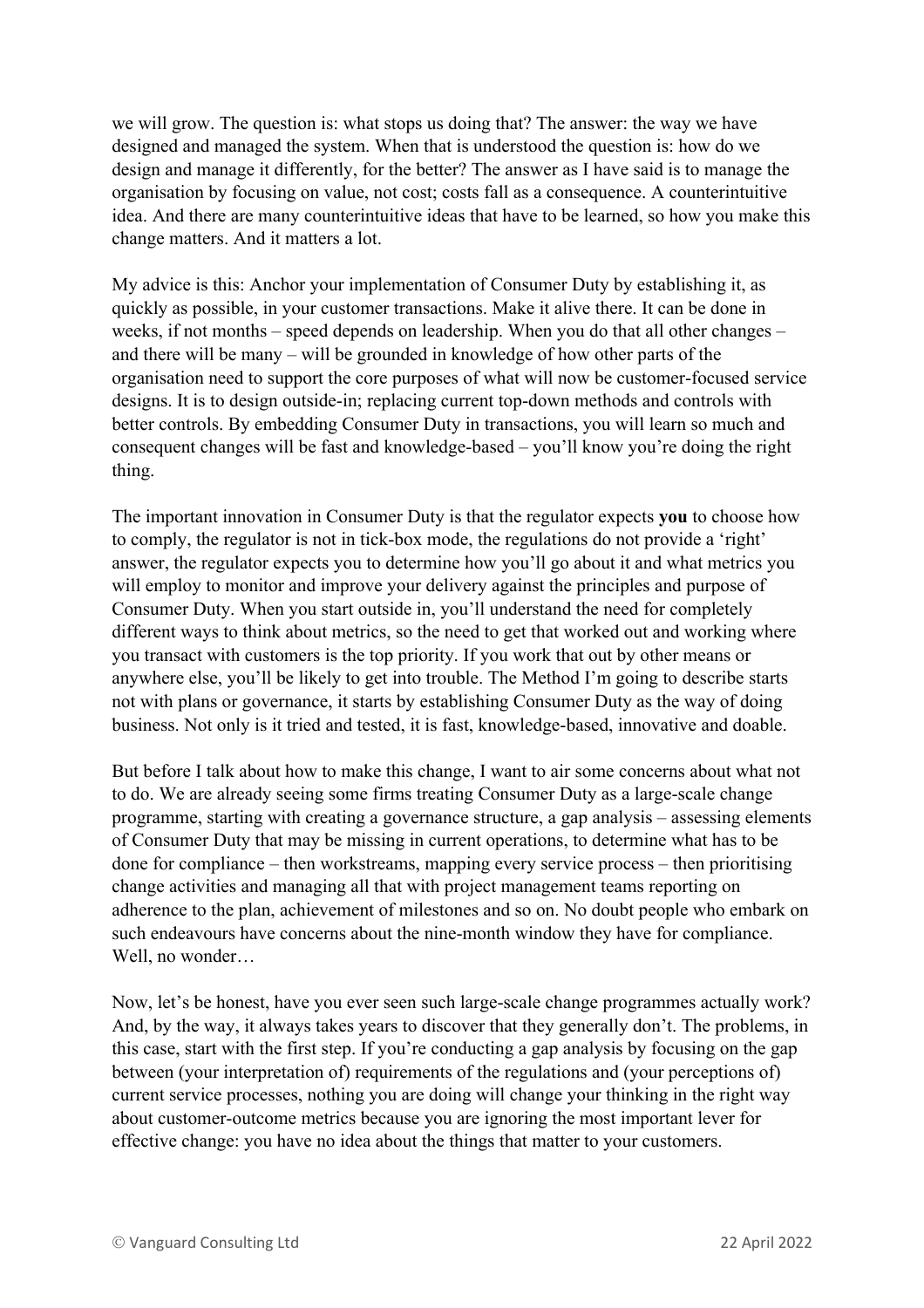So, the first and probably the most important difference between what I'm going to describe and conventional top-down change programmes is that it starts with thorough knowledge of customer demand. The second big difference, and I've already mentioned it, is speed. While the regulator is allowing nine months for implementation, many industry commentators worry that it will take longer. Well… I'm going to describe how Consumer Duty can be alive and well in weeks and months.

Perhaps the third big difference is efficacy. This works. But, for the moment, staying with the notion of understanding customer demand, I want to raise a second worry, that firms will spend a vast-fortune on Big Data in pursuit of knowledge about customers. It sounds attractive. Gather data about your customers and their behaviour, use computing power to define and segment groups of customers, aim products and services at those groups. But does it work? Will it deliver Consumer Duty? Does it tell us anything about customer demand?

Big Data reminds me of the time I was working as a prison psychologist, back in the 1970s. A group in head office was collecting as-big-a-data-as-they-could-at-the-time in order to crunch it in statistical models according to catastrophe theory, in the hope of predicting a prison riot. A riot occurred, their model hadn't predicted it, no catastrophic shift in their data charts, so what did they do? They went back to the data to manipulate variables to see if they could replicate the event on the model… It occurred to me the best way to predict a riot is to listen to the senior officers on the Wing.

It is the same with Consumer Duty, the voice we need to listen to is the customer. Each and every one. The problem I saw in the 70s is here today. Big Data will aggregate, correlate and segment customers. The best we might get is data about people's characteristics, needs, motivations, and behaviours, but to treat these as a proxy for understanding demand in customer terms is to make a fundamental error. It will hide the richness of true demand. Thus it will create errors; products promoted that fail to meet needs and opportunities missed by not understanding needs. Frequently, what's missing in Big Data is anything about the people who aren't customers. Yet many may have been in your call centres, branches or digital channels. And, if your Big Data is all about your current customers you run the risk of intrusion as you bombard them with marketing material that you think meets their needs.

Big Data is predicated on the idea of 'push' – we use data to define markets and design products to promote to them. Consumer Duty requires that we think 'pull' – how do customers pull the value they want? It's about customers, not markets.

So, we come to the first step in designing an organisation that is compliant with Consumer Duty, that precisely meets the variety of customer demand, that is capable of getting it right first time and is driven by measures of customer outcomes; the first step is to generate thorough knowledge of customer demand, in customer terms.

It is immediately accessible, it's there to be found in every transaction between your organisation and customers. You need to know the types, frequency and predictability of customer demand in customer terms. You may think it an impossible or difficult task but it is surprisingly easy and you always learn that demand is more predictable than you would have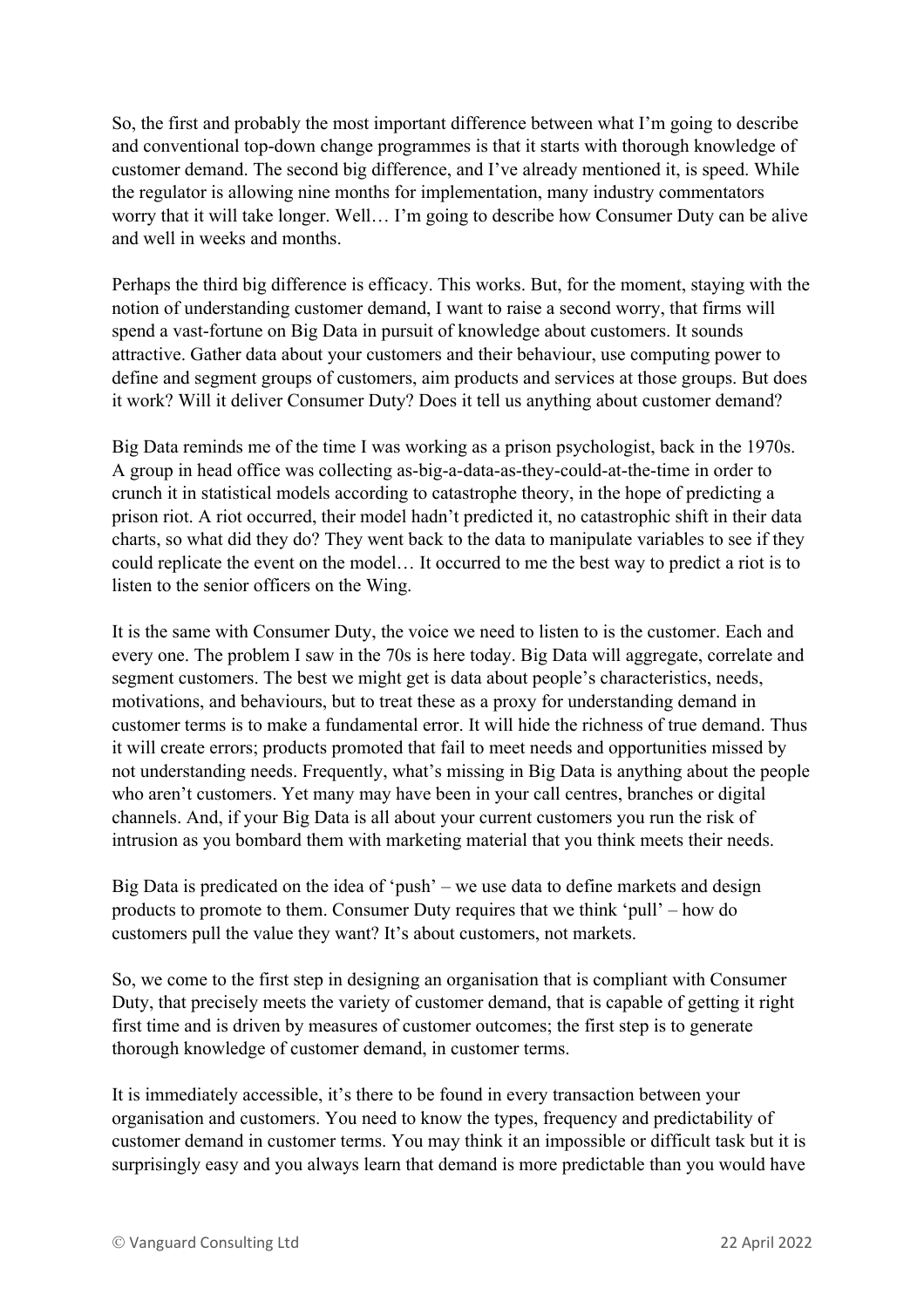imagined. It can be done in weeks with the sufficiency to move to the next step. I should add that we provide on-line guidance on how to do it, with advice on how to avoid common mistakes.

The first distinction you'll be making is between value and failure demand. Value demand is demand we want – the reason we exist – failure demand is demand caused by a failure to do something or do something right for the customer. If yours is like most financial services organisations failure demand will account for anything between 50 and 90% of all demand. Obviously, it will occur to you that if you could get rid of it you'll knock a big hole in your operating costs and/or create greater capacity to serve customers. Don't be tempted to shout at people to do something about it. Failure demand is a signal of ineffectiveness. Only when you have designed an effective system will you eradicate it.

Now you have the first measure that will be used for governance and reporting. The volume of failure demand is, by definition, a valid proxy for the rate of failure to provide perfect Consumer Duty. Don't feel bad about it, just look forward to the day when it falls like a stone.

The second group of measures are the types and frequencies of the bulk of value demands. Next, you will establish a measure of end-to-end time for every major type of value demand. Be careful, this means end-to-end time from the customer's point of view, don't be fooled into thinking any current measures of time reveal that. Once again, these measures usually do not impress. Don't worry about it, at least you know. They, like failure demand, will fall quickly once you get going. Again, we provide on-line guidance on how to do that too.

Now you have three of the measures that you'll be using as the platform for governance when you're up and running. Failure demand, the frequency of all major types of value demand and end-to-end time for each. The next step is to take each major value demand and create a front-line team that will work with you – yes you, the leaders, need to be there – and focus clearly and as slowly as necessary on what the nominal value is for each and every customer. The nominal value is whatever it is that matters to the customer, their need, their circumstances, their preferences, the problem they seek to solve or the opportunity they want to address. What you will see is the variety of nominal values that exist in each major type of value demand. Customers are not all the same. Effective Consumer Duty requires that understanding, for outcomes are defined in customer terms.

Perhaps now is the time to reflect on the regulator's requirement to recognise vulnerability. How best to achieve it? Some advocate signing up to commitments, worthy, but would that change anything? Many say it requires staff training, it might, but that is best prepared when we know what it looks like predictably in our transactions with customers. It doesn't surprise me that Big Consultancies are pushing Big Data as a means to recognise vulnerability. One player has identified no fewer than 1100 types of vulnerability – yes 1100, gawd blimey – and is flogging an online tool with questions to be asked for each type. The mind boggles… How is anyone to be sure they have identified the right type? How do we ensure we have surfaced vulnerability? Will this bamboozle front-line agents as they focus on the list of 1100 and the questions for each over focusing on the customer? Another Big Consultancy wants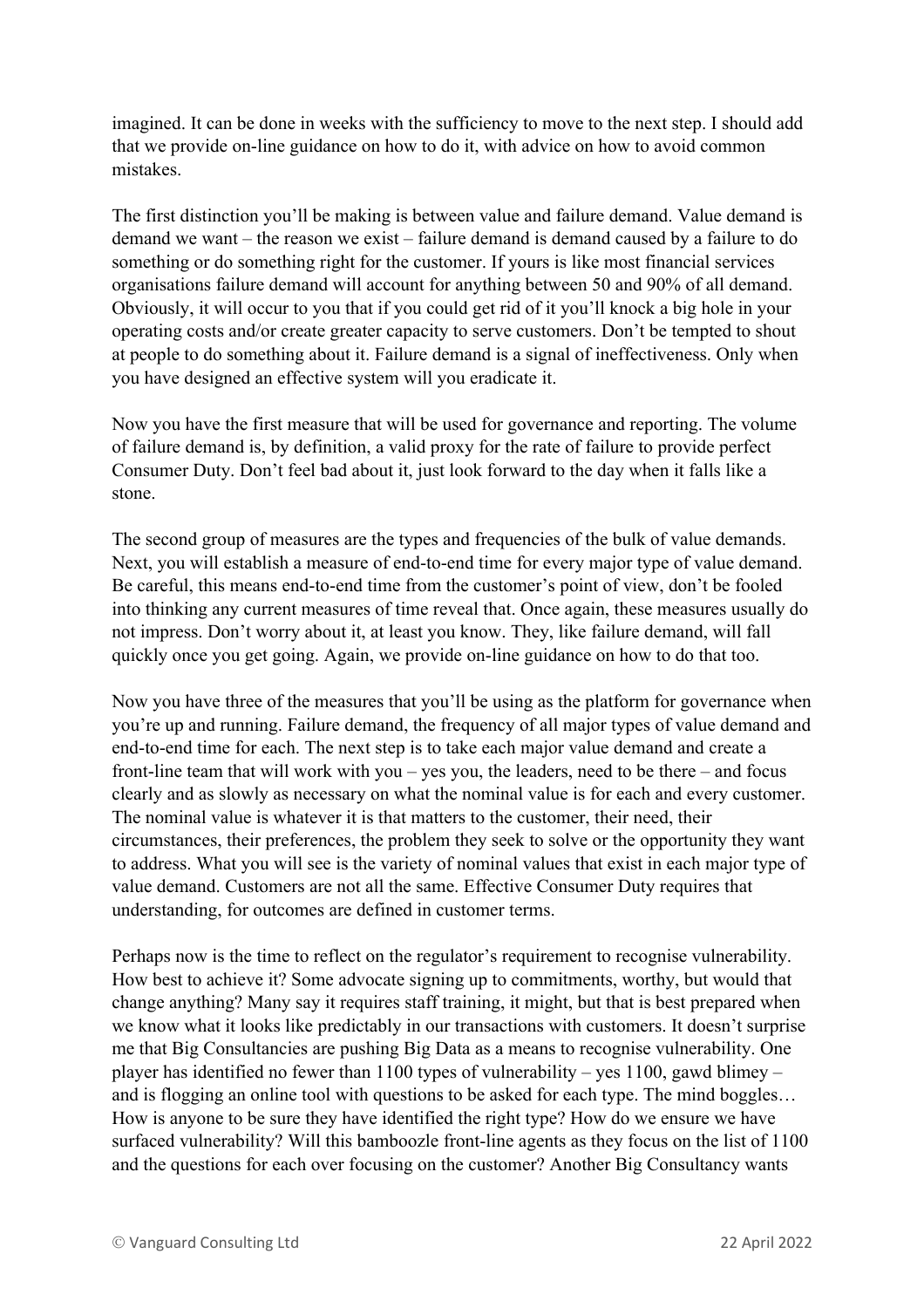insurers to capture data about their customers and interactions and send it for Big Data analysis which, in turn, will allocate what they call a resilience score for each customer. The mind boggles more… will the score be valid, could we be labelling customers with the risks that brings?

These can only be expensive exercises with doubtful value. The Big Consultancy pitch is the bigger the data set, the better the analysis, so lots of insurers need to sign up. It is a commercial trap. Once you're in the pack and your data is part of the Big Data dataset you're stuck in a long-term deal of questionable value. Big Data doesn't and cannot replicate the variety of customer demand. It segments customers and so hides variety. Similarly Big Consultancies are advocating Artificial Intelligence as a means to analyse customer transactions to produce vulnerable customer types. Really? Computers work on rules, rules can't deal with variety, only people can. These so-called solutions for assessing vulnerability may appeal to people who work in what I call the management factory. It gives them something to do. It won't give them knowledge. It will lead to bad decisions.

The knowledge that needs to be developed has to be developed where transactions with customers occur. It seems an obvious thing to say if you want to create a service that focusses on providing and improving good outcomes for customers. The fastest, most expedient way to understand vulnerability is to focus on each customer's nominal value. Vulnerability is part of the context and circumstances surrounding any need. Types of vulnerability will become evident in the conversations between your front-line agents and customers, emerging from exploring the customer's nominal value – and for both those you are able to serve and those you are unable to serve. You will build your own database of vulnerabilities identified for those you helped and those you didn't help, enabling you to keep a knowledge-base of solutions for different types and determine better services and products for those you were unable to help. Building your own knowledge of customers' nominal values, you will know how to ensure vulnerable customers are more easily identified and better served.

It is the same with the problem of asymmetry; customers rarely have as much knowledge as insurance providers; asymmetry inevitably occurs in most transactions. The question becomes, what does this customer need to be told to diminish the risk of not knowing or understanding? What does the customer need to know to properly serve their nominal value in order to make an informed decision? It is to seek clarity about each customer's financial objectives and circumstances, providing support and communications in that regard and, thus, in Consumer Duty terms, avoiding foreseeable harm.

It follows that underwriting expertise will need to be developed in the front line. It's not a matter of which product best fits a customer need, it's a matter of what needs to be underwritten to meet the customer's nominal value. I know this will raise concerns amongst conventional thinkers, but be patient, the underwriting expertise required will become evident as you learn more about customer demand in customer terms.

So, to summarise, you'll be designing a customer service function that explicitly seeks to understand the customer's nominal value, that gets to know all that's relevant about the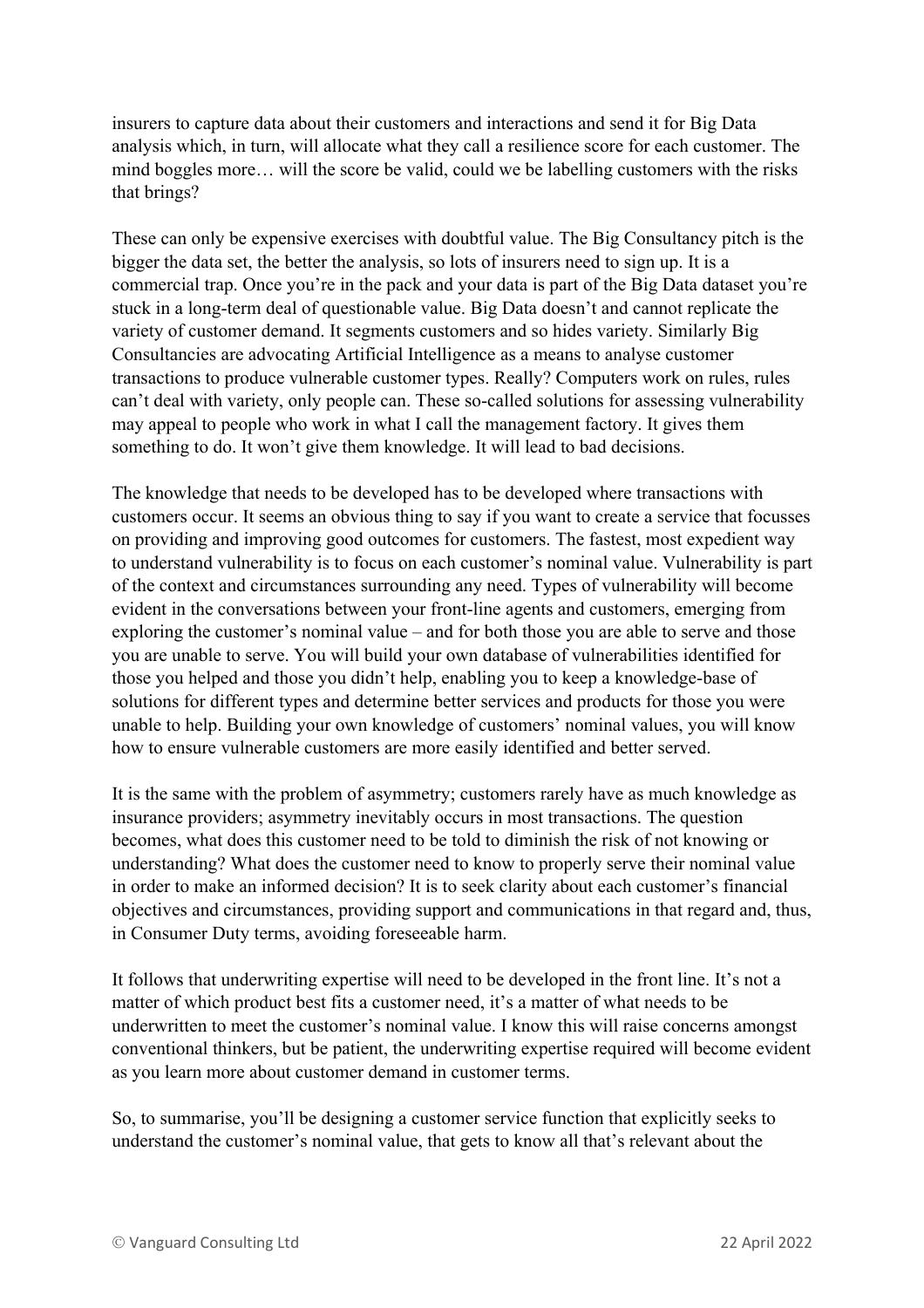customer, that shares information that helps customers make informed choices and that designs services and products accordingly.

There are two complementary ways to get up and running. The first takes us back to what I said early on. Leaders need to appreciate, by studying their system, just how non-Consumer-Duty their services are today. You should take a series of transactions with customers and for each ask: At what point did we explore what mattered to this customer? What did we learn about each customer that was relevant to them and the problem they sought to solve? How did we ensure that the service or product provided exactly matched their needs?

The second way is to take high-frequency predictable value demands (demands you get a lot of) and, working with your front-line team, work out what value work is required to meet each customer's nominal value. And when you think you've got it, take a customer demand and do it, provide the service, then immediately rate it against perfect Duty and review what was done. And so on, for all major value demands. You may think this will be slow. You could say that, but this is slow in order to go fast. Before you extend working this way to more service agents you need to be as close to 100% confident you've got it right.

As you put customer demands through this process, you'll see diminishing of the associated failure demand, reductions in end-to-end time and reductions in activity cost, because the activity is now reduced to only doing the value work. These measures, expressed over time will be your evidence of continuous improvement. Note well: these are important measures in that they provide evidence of improvement, but they are lagging measures and, as such, should never be used to control the work.

Control of the work in Consumer-Duty front-line teams employs leading measures. The first is knowledge of value demands, the type, frequency and predictability. The second is a measure of how well the service delivers value in customer terms; each transaction being documented in respect of the customer's nominal value, the knowledge or information shared to inform decisions and how well the outcome matches the nominal value. These measures form the basis for governance of improvement.

Let me finish by quoting the regulator. The FCA says: Firms **must** embed a focus on acting to deliver good outcomes in each of their business functions. This ranges from high-level strategic planning to individual customer interactions as well as products and services development, sales, servicing, distribution and support.

And my advice is get started at the level of customer interactions, strategy must be informed by knowledge of operations. From there you will be able to determine how best to comply with all other Consumer Duty requirements. It's a simple thing, you shouldn't think about establishing governance until you know what needs controlling. Obviously.

If you follow this guidance, you'll have Consumer Duty up and running in all transactions with customers. It will be fast, it will be knowledge-based, it will drive out costs as services improve, it will increase sales and it will change the culture of your organisation, energising your people.